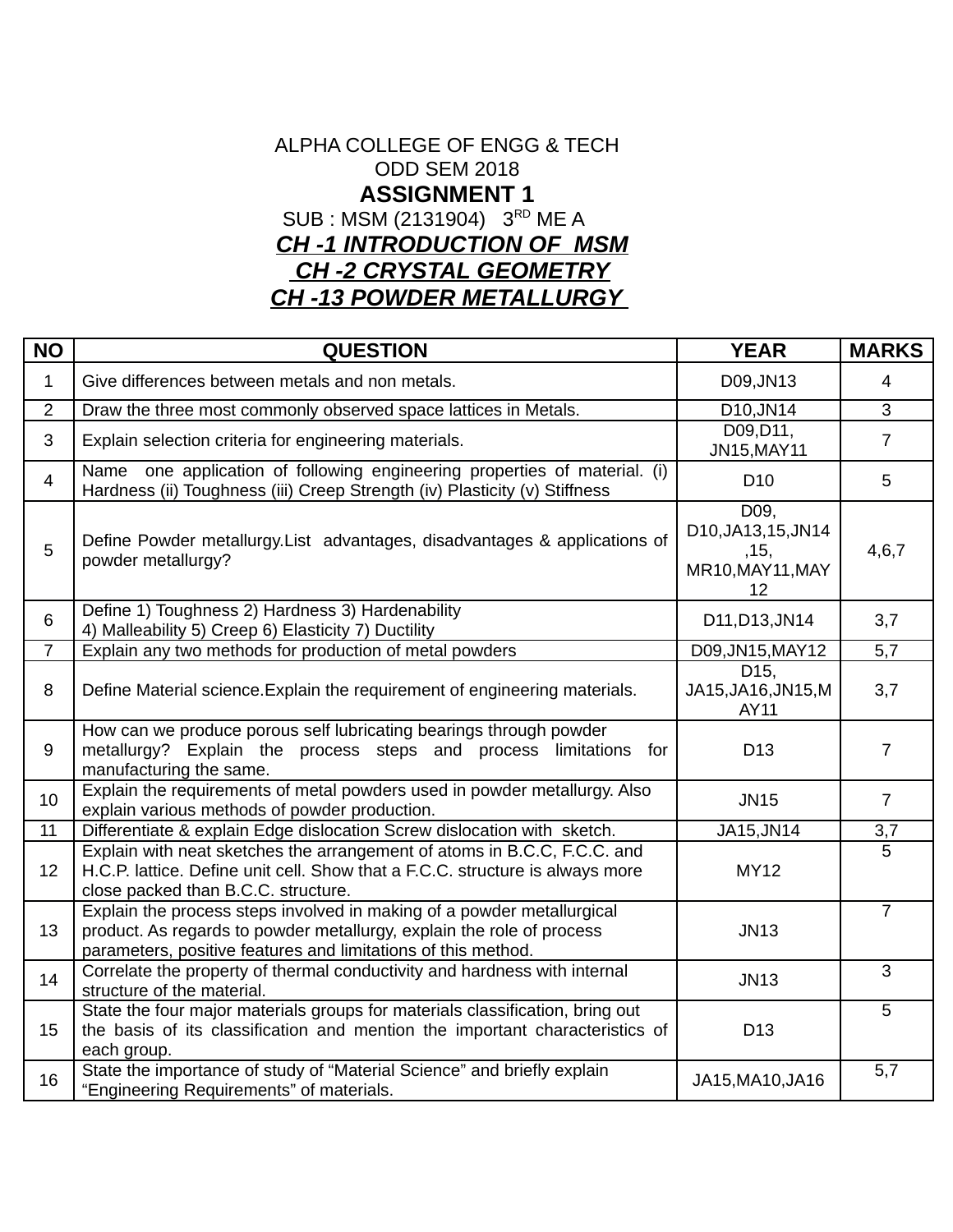| 17 | Explain in brief: Sintering Process                                                                                                                                                       | D10, JN14       |  |
|----|-------------------------------------------------------------------------------------------------------------------------------------------------------------------------------------------|-----------------|--|
| 18 | Explain imperfections in crystal with neat sketches.                                                                                                                                      | D <sub>15</sub> |  |
| 19 | State utmost required engineering properties for following applications: 1.<br>Bolt 2. Gear 3. Helical Spring 4. Shaft 5. Cutting Tool 6. Cylinder of<br>I.C. Engine 7. Gas Turbine Blade | JA13            |  |
| 20 | How can we produce cemented carbide tools through powder metallurgy?<br>Explain the process steps and process limitations for manufacturing the<br>same.                                  | D <sub>13</sub> |  |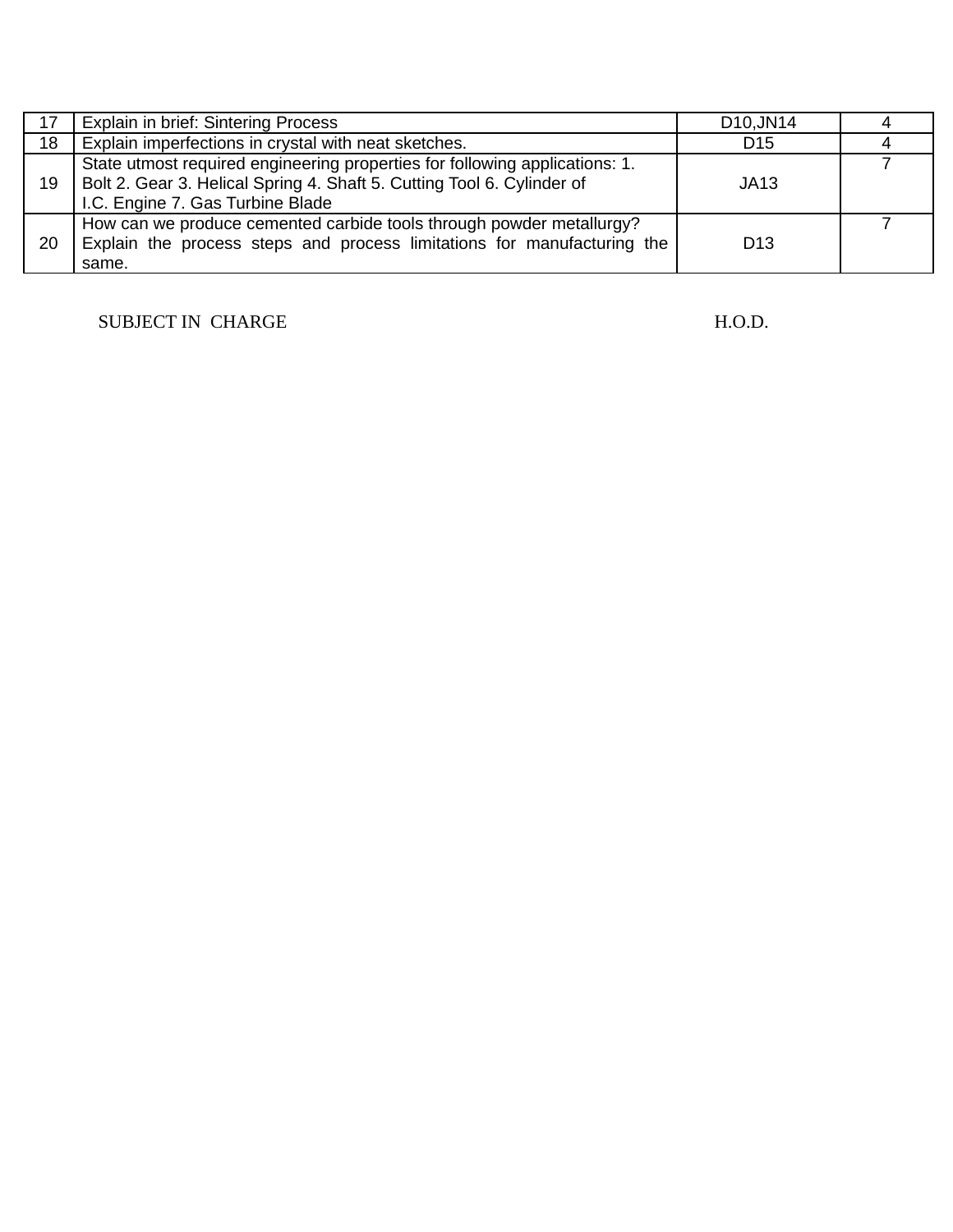### ALPHA COLLEGE OF ENGG & TECH ODD SEM 2018  **ASSIGNMENT 2** SUB : MSM (2131904) 3RD ME A  *CH -3 PLASTIC DEFORMATIONS CH -5 SOLIDIFICATION OF METALS*

#### *CH -6 PHASE DIAGRAMS*

| <b>NO</b>      | <b>QUESTION</b>                                                                                                                                                                                      | <b>YEAR</b>     | <b>MARKS</b>   |
|----------------|------------------------------------------------------------------------------------------------------------------------------------------------------------------------------------------------------|-----------------|----------------|
| $\mathbf{1}$   | What is strain hardening ? Explain how the effect of strain hardening can<br>be eliminated by recrystallization?                                                                                     | <b>JN15</b>     | $\overline{7}$ |
| $\overline{2}$ | What is coring? Why it is observed?                                                                                                                                                                  | D <sub>10</sub> | 4              |
| 3              | Explain in brief: Factors affecting formation of solid solution                                                                                                                                      | D <sub>10</sub> | $\overline{4}$ |
| $\overline{4}$ | Explain the thermal equilibrium diagram for a case wherein two metals are<br>completely soluble in liquid and solid state forming an isomorphous alloy<br>system.                                    | D13             | 4              |
| 5              | What is phase diagram? Explain Lever rule.                                                                                                                                                           | D11, JA15       | $\overline{7}$ |
| $6\phantom{1}$ | With neat sketches, explain Solidification of Metal.                                                                                                                                                 | JA13            | $\overline{7}$ |
| $\overline{7}$ | What is critical nucleus? In case of crystallization of metals, what is the<br>difference between an embryo and a nucleus. What is the significance of<br>critical radius of a solidifying particle? | JA15            | 7              |
| 8              | Differentiate under-cooling and constitutional super-cooling in context of<br>solidification and its effect on final structure.                                                                      | <b>JN15</b>     | 7              |
| 9              | What are the various levels of structure? Explain in detail.                                                                                                                                         | <b>JN15</b>     | $\overline{7}$ |
| 10             | Explain homogenous and heterogeneous nucleation with neat sketches.                                                                                                                                  | <b>JN15</b>     | $\overline{7}$ |
| 11             | Explain the three basic zones formed after solidification of alloys.                                                                                                                                 | <b>JN15</b>     | $\overline{7}$ |
| 12             | What are slip bands and slip lines? Draw required sketches. What causes<br>the formation of such bands on a metal surface.                                                                           | <b>JA15</b>     | $\overline{4}$ |
| 13             | What is cooling curve? Explain and differentiate time temperature cooling<br>curve of an alloy of eutectic composition and pure metal.                                                               | JA15, MAY12     | 7,4            |
| 14             | Compare cooling curves for pure metal, isomorphous & non-isomorphous<br>alloys. State the information revealed by these cooling curves.                                                              | JA16, JN13      | $\overline{7}$ |
| 15             | Using Gibb's phase rule, explain unary phase diagram with sketch.                                                                                                                                    | JA15, D12,      | 7,5            |
| 16             | What is solid solution? What are the types? Explain them with neat sketch.<br>Under which condition interstitial solid solution is feasible?                                                         | JN14, MAY12     | 5,7            |
| 17             | What is Gibb's phase rule? Define system, phase and degree of freedom.<br>Show that the degree of freedom at eutectic point in a binary phase<br>diagram is zero.                                    | MA10, MAY11     | 7              |
| 18             | Explain thermal equilibrium diagram of binary alloys.                                                                                                                                                | <b>JN15</b>     | $\overline{7}$ |
| 19             | What is solid solution? Explain types of solid solution. Also give<br>Hume Rothery's Rules.                                                                                                          | D <sub>09</sub> | $\overline{7}$ |
| 20             | What are the various methods of controlling grain structure during<br>solidification? Explain in detail.                                                                                             | <b>JN15</b>     | $\overline{7}$ |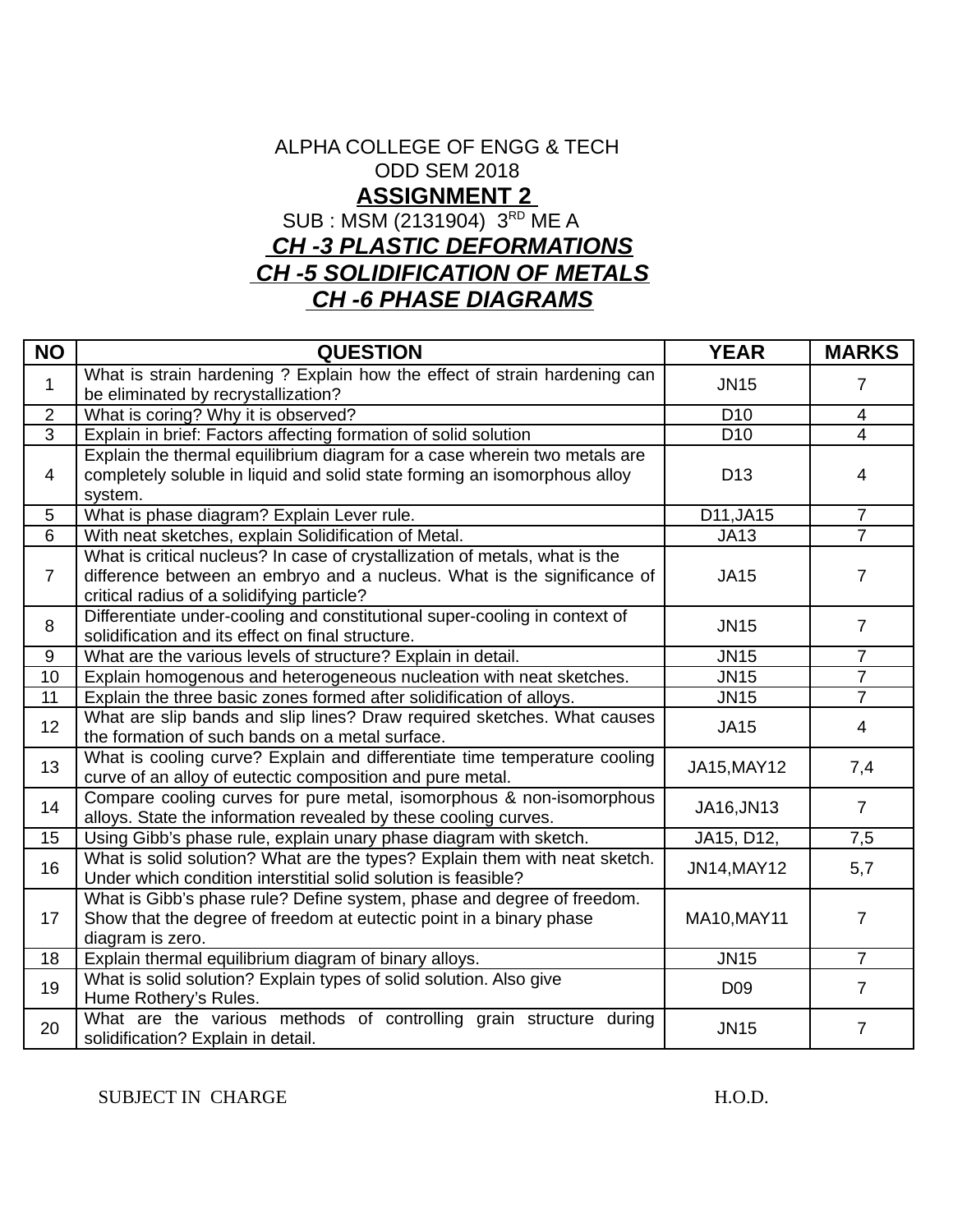#### ALPHA COLLEGE OF ENGG & TECH ODD SEM 2018 **ASSIGNMENT 3**

SUB : MSM (2131904) 3<sup>RD</sup> ME A

## *CH -7 ALLOTROPY OF IRON CH -8 HEAT TREATMENT OF STEELS*

| <b>NO</b>      | <b>QUESTION</b>                                                                                                                                                                                                                                                                                                                                                                | <b>YEAR</b>                               | <b>MARKS</b>   |
|----------------|--------------------------------------------------------------------------------------------------------------------------------------------------------------------------------------------------------------------------------------------------------------------------------------------------------------------------------------------------------------------------------|-------------------------------------------|----------------|
| $\mathbf{1}$   | Define Allotropy. Explain allotropy of Iron.                                                                                                                                                                                                                                                                                                                                   | D09,15,JN15,MA<br>Y12                     | 3, 5, 7        |
| $\overline{2}$ | Give difference between Annealing and Normalising.                                                                                                                                                                                                                                                                                                                             | D09,10,11,15<br>JA15, JA16, JN14<br>$-15$ | 4,6,7          |
| $\overline{3}$ | State Critical Reactions of Iron Carbon Phase diagram.                                                                                                                                                                                                                                                                                                                         | D10, JA15, JN13                           | 6              |
| $\overline{4}$ | Draw microstructure of eutectoid steel.                                                                                                                                                                                                                                                                                                                                        | D10, D15                                  | $\overline{4}$ |
| 5              | Write the procedure for Jominy end quench practical and discuss its 07<br>conclusion.                                                                                                                                                                                                                                                                                          | D11, JA15, JN15,<br><b>MAY12</b>          | $\overline{7}$ |
| 6              | Draw iron - iron carbide equilibrium diagram. Explain important phases in<br>it. Discuss the phase transformation takes place for the 0.6 % carbon steel<br>from liquid to room temperature                                                                                                                                                                                    | D09, D11, D13,<br>JA15, JA16, JN13        | $\overline{7}$ |
| $\overline{7}$ | Define Heat treatment of metals. Explain with neat sketch TTT<br>diagram for heat treatment of steel & importance of TTT                                                                                                                                                                                                                                                       | D15, JA13, JN15                           | $\overline{7}$ |
| 8              | With Neat Sketch Draw Iron-Carbon(Fe-C) Equilibrium Diagram & Explain<br>briefly various microconstituents of the Diagram.                                                                                                                                                                                                                                                     | D09, D11, D13,<br>JA15, JA16, JN13        | $\overline{7}$ |
| 9              | With the aid of an iron-iron carbide equilibrium diagram show and explain<br>eutectic, peretectic and eutectoid transformation. Also mention the<br>significance of these transformations.                                                                                                                                                                                     | D09, D11, D13,<br>JA15, JA16, JN13        | $\overline{7}$ |
| 10             | Draw iron - iron carbide equilibrium diagram. Show important phases in it.<br>Discuss the phase transformation takes place for the 0.6 % carbon steel<br>from liquid to room temperature. Explain Structure properties relationship of<br>0.6 % steel at room temperature.                                                                                                     | JN14,15                                   | 10             |
| 11             | State Surface Hardening processes and explain any one                                                                                                                                                                                                                                                                                                                          | D15, JA13, JA15                           | 5,7            |
| 12             | Describe and compare Austempering and Martempering.                                                                                                                                                                                                                                                                                                                            | JA15, JN13, JN14<br>,MAY12                | 4,7            |
| 13             | With the aid of steel portion of an iron-iron carbide equilibrium diagram,<br>showing solid state transformations compare the transformations during<br>cooling under equilibrium conditions from solidus to room temperature of<br>typical hypereutectoid steel and hypoeutectoid steels. Compare the<br>resulting microstructure at room temperature and related properties. | <b>MA10</b>                               | $\overline{7}$ |
| 14             | State Case Hardening processes and explain any one in detail.                                                                                                                                                                                                                                                                                                                  | JA13, JA16                                | $\overline{7}$ |
| 15             | Draw iron - iron carbide equilibrium diagram with all necessary details.<br>Briefly explain cooling of 1.2 % carbon steel from liquid state to room<br>temperature.                                                                                                                                                                                                            | <b>MY12</b>                               | $\overline{4}$ |
| 16             | Define critical cooling rate of steel. Discuss the TTT diagram with complete<br>labeling.                                                                                                                                                                                                                                                                                      | JN14, MR10, MA<br>Y11                     | $\overline{7}$ |
| 17             | Discuss mechanisms of quenching of steel. State the advantages and                                                                                                                                                                                                                                                                                                             | <b>MR10</b>                               | $\overline{7}$ |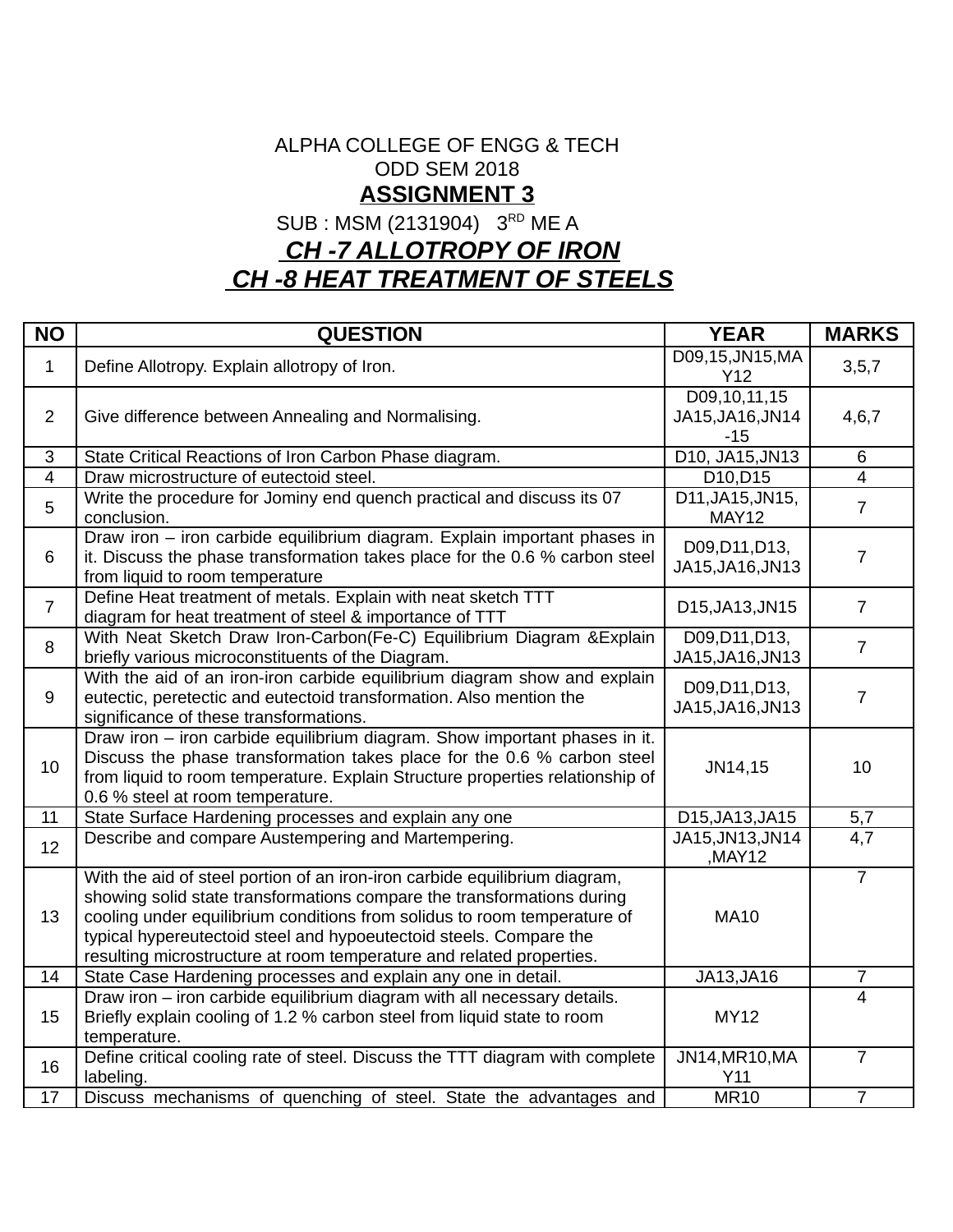|    | drawbacks of water & oil as quenching media.                                                                                                      |                     |  |
|----|---------------------------------------------------------------------------------------------------------------------------------------------------|---------------------|--|
| 18 | Which are various surface hardening processes? Explain induction<br>hardening process with sketch                                                 | MY11                |  |
| 19 | What is the purpose of Heat Treatment? Differential between Annealing<br>and normalizing.                                                         | JN14,MR10,MA<br>Y11 |  |
| 20 | Explain the steps to obtain the TTT-diagram for eutectoid steel and show<br>on it the cooling curve representing annealing and hardening process. | JA15                |  |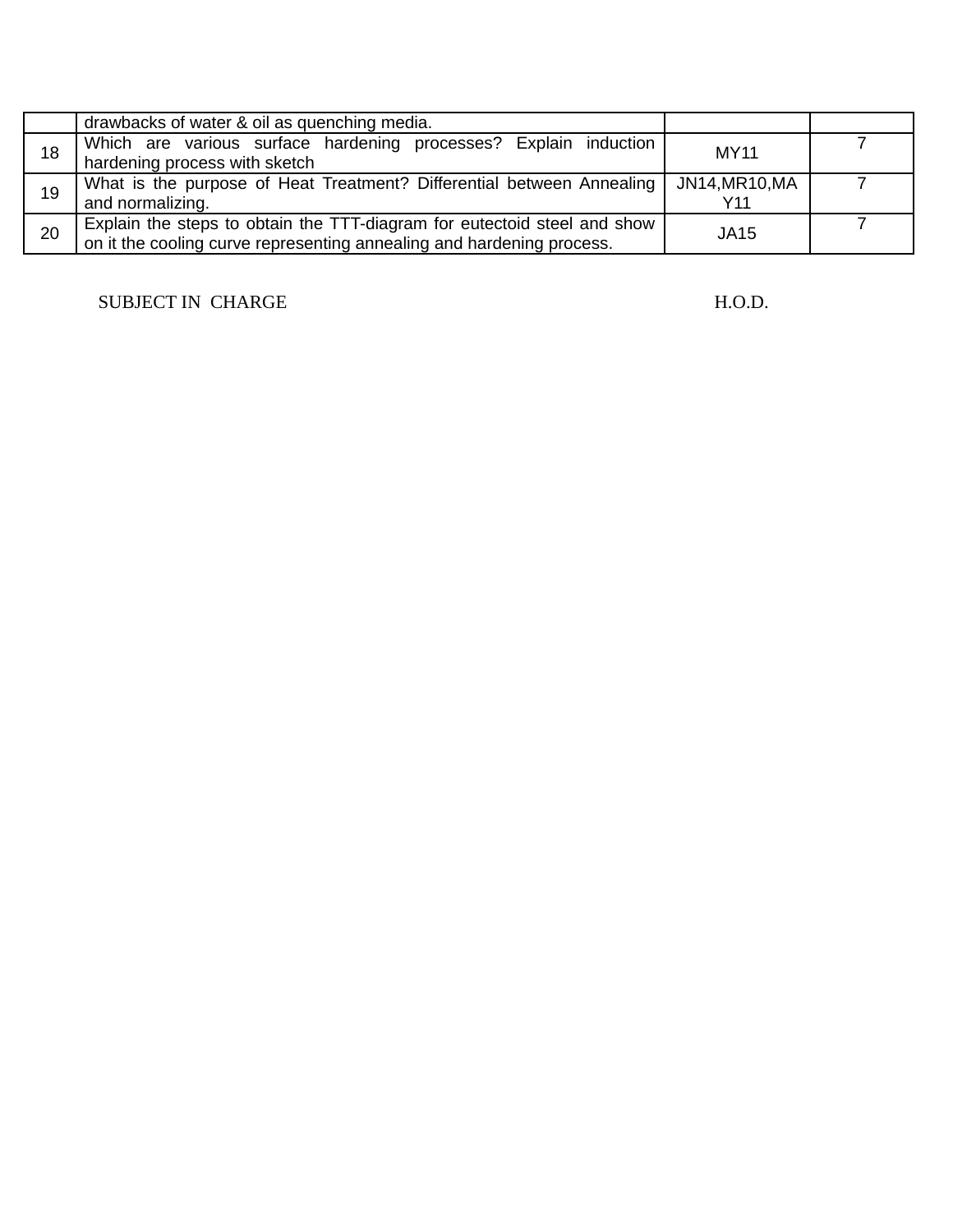### ALPHA COLLEGE OF ENGG & TECH . ODD SEM 2018 **ASSIGNMENT 4**

SUB : MSM (2131904) 3<sup>RD</sup> ME A

## *CH -9 ALLOY STEELS*

*CH -10 CAST IRON*

 *CH -12 NON FERROUS METALS*

| <b>NO</b>      | <b>QUESTION</b>                                                                                                                                        | <b>YEAR</b>                                    | <b>MARKS</b>   |
|----------------|--------------------------------------------------------------------------------------------------------------------------------------------------------|------------------------------------------------|----------------|
| $\mathbf{1}$   | State the difference between impurities and alloying<br>elements.<br>State<br>importance of alloying. State function of Nickel in steel                | D10,15,JA15                                    | $\overline{4}$ |
| $\overline{2}$ | Specify, with reasons alloy suitable for the manufacture of :<br>Bolts and Nuts; Lathe Bed; Milling Cutter                                             | D <sub>10</sub>                                | $\overline{4}$ |
| 3              | State function of following alloying elements in steel : Molybdenum<br>Vanadium, Sulphur; Nickel; Chromium; Boron, Silicon, Magnesium & Phosphorous.   | D10, D11, D13, J<br>A16, JN15                  | $\overline{7}$ |
| 4              | On the basis of microstructure and chemical composition explain the properties<br>obtained in high speed steel and stainless steel.                    | D13                                            | $\overline{7}$ |
| 5              | State composition, specific properties and applications of high carbon steel.                                                                          | JA13                                           | $\overline{7}$ |
| 6              | What are the purpose of Alloying ? Give effects of nickel as an alloy.                                                                                 | <b>JA15</b>                                    | $\overline{7}$ |
| $\overline{7}$ | What is plain carbon steel? Also explain all type of plain carbon steel with the<br>composition and specific application.                              | <b>JN15</b>                                    | $\overline{7}$ |
| 8              | Explain & List properties & Applications of Wrought Iron With microstructure                                                                           | D09,11,13<br>JA15, JA16, JN1<br>3, MR10, MAY11 | 3,4,7          |
| 9              | Give composition, properties and uses of malleable cast iron.                                                                                          | D09, D11, JA16,<br><b>MAY11</b>                | $\overline{7}$ |
| 10             | Differentiate between white cast iron and grey cast iron.                                                                                              | D11, D15, JA15                                 | 7,4            |
| 11             | Compare and Contrast: Spheroidal Graphite Iron and Malleable Cast Iron                                                                                 | D13, JN13                                      | $\overline{7}$ |
| 12             | Classify different types of cast iron. Why silicon is added to it? Explain the<br>effects of any four alloying elements on the properties of cast iron | D <sub>15</sub>                                | $\overline{7}$ |
| 13             | State the Qualities Required in Bearing Metals. State composition, specific<br>properties and applications of Babbit Metal.                            | JA13                                           | $\overline{7}$ |
| 14             | Enlist the properties of pure aluminum and mention the composition,<br>properties and application of any one aluminum alloy.                           | JA15, JA16, JN1<br>3                           | $\overline{7}$ |
| 15             | Discuss the properties of pure Copper. Enlist Copper alloys; explain any one<br>Copper alloy in detail with composition, properties and applications.  | JA16, JN14                                     | $\overline{7}$ |
| 16             | Give composition and uses of Monel metal and Nichrome.                                                                                                 | D <sub>09</sub>                                | $\overline{7}$ |
| 17             | State composition and specific applications of:<br>Muntz metal; German silver; Naval brass                                                             | D <sub>10</sub>                                | 6              |
| 18             | How will you classify brasses based on the composition of zinc Explain the<br>properties & application of the main type of brasses.                    | MY12                                           | 4              |
| 19             | State the Qualities Required in Bearing Metals. State composition, specific<br>properties and applications of Babbit Metal.                            | JA13                                           | $\overline{7}$ |
| 20             | Differentiate between gray cast iron & spheroidal cast iron in terms of<br>microstructure, properties, composition & applications.                     | <b>MR10</b>                                    | $\overline{7}$ |